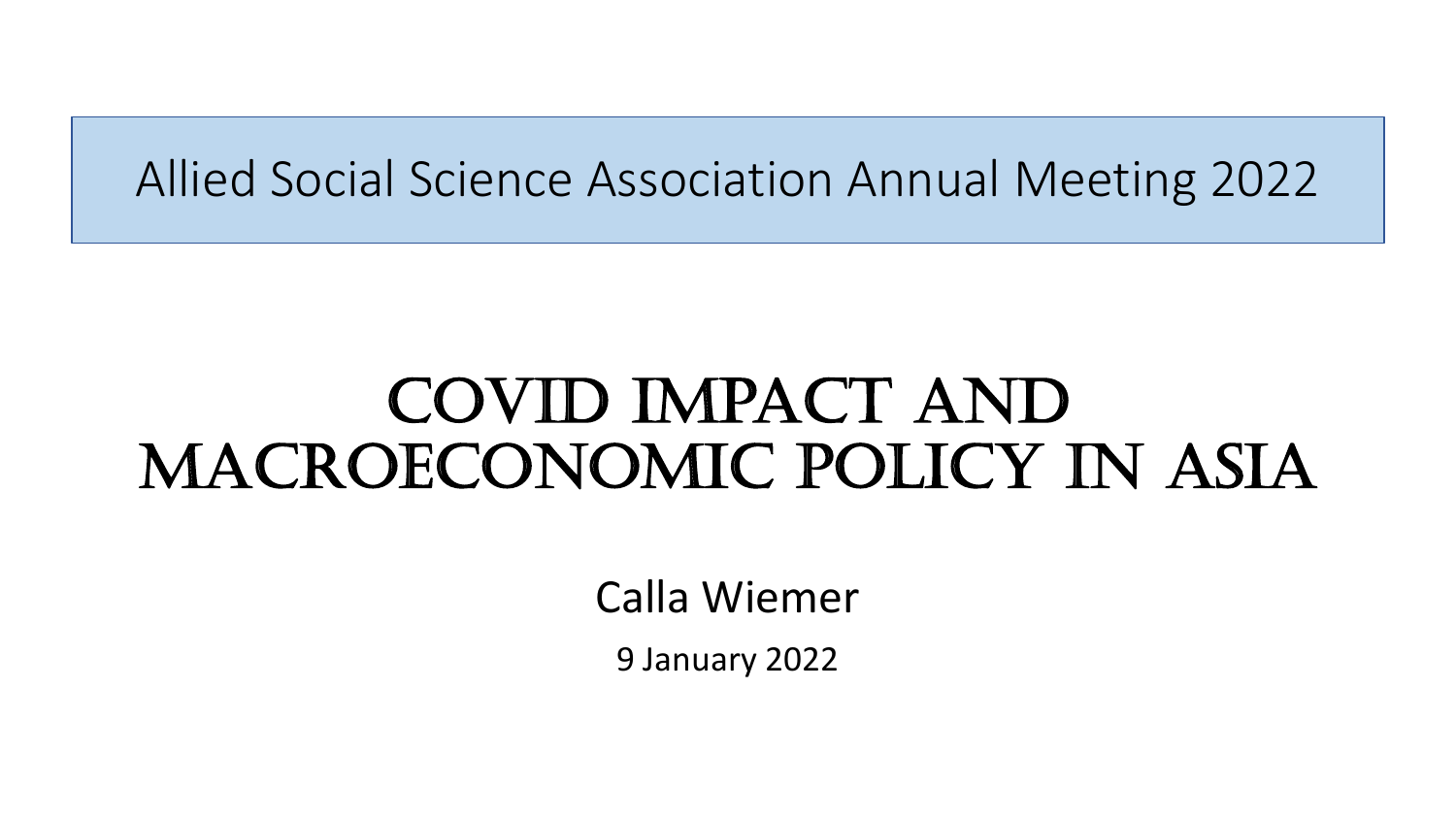



### Textbook features

- Both internal & external balance matter for macroeconomic stability.
- Exchange rate & interest rate work in tandem as policy instruments.
- Policy space is constrained.
	- fiscal: debt sustainability
	- monetary: global capital flows

Presentation: application to Covid crisis  $\left| \right|$  see [Asia Economics Blog](http://acaes.us/blog)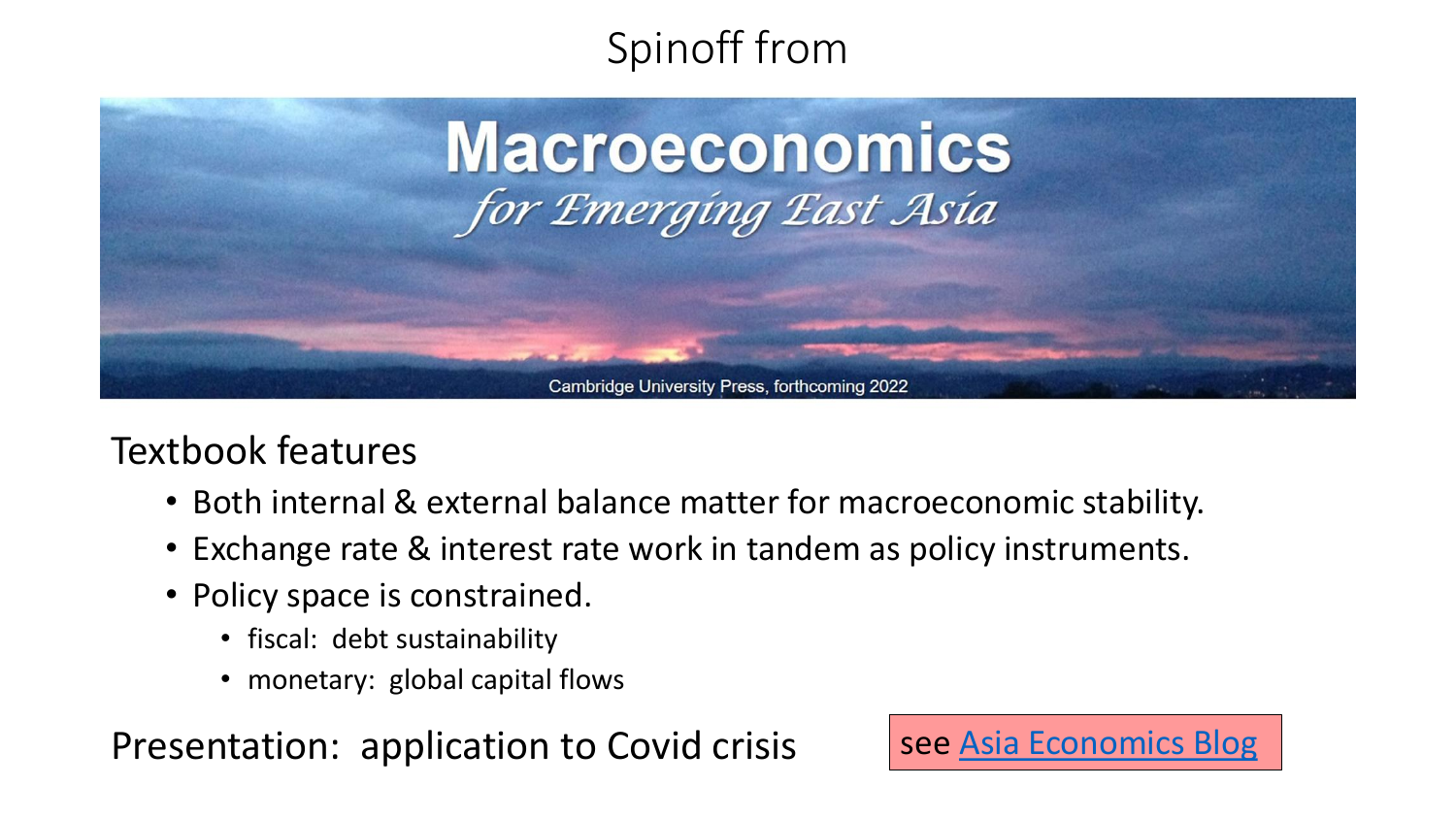### Impact on GDP Growth of Case Numbers & Mobility Loss, 2020



- Mobility loss  $\hat{\Gamma} \Rightarrow$  GDP growth  $\downarrow$
- Case numbers  $\uparrow \Rightarrow$  GDP growth  $\downarrow$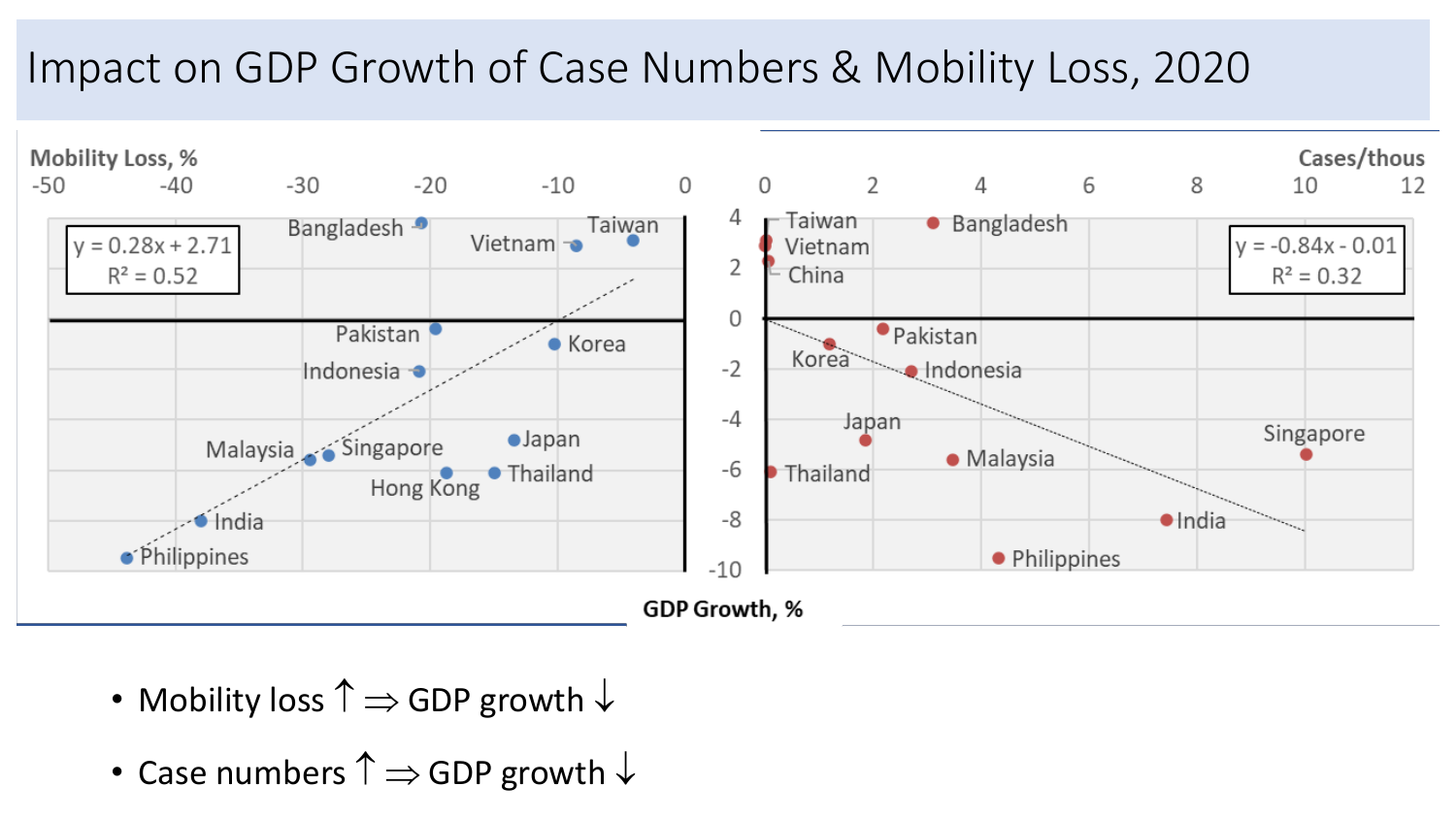### Impact on GDP Growth of Exports, 2020



• Exports  $\downarrow \Rightarrow$  GDP growth  $\downarrow$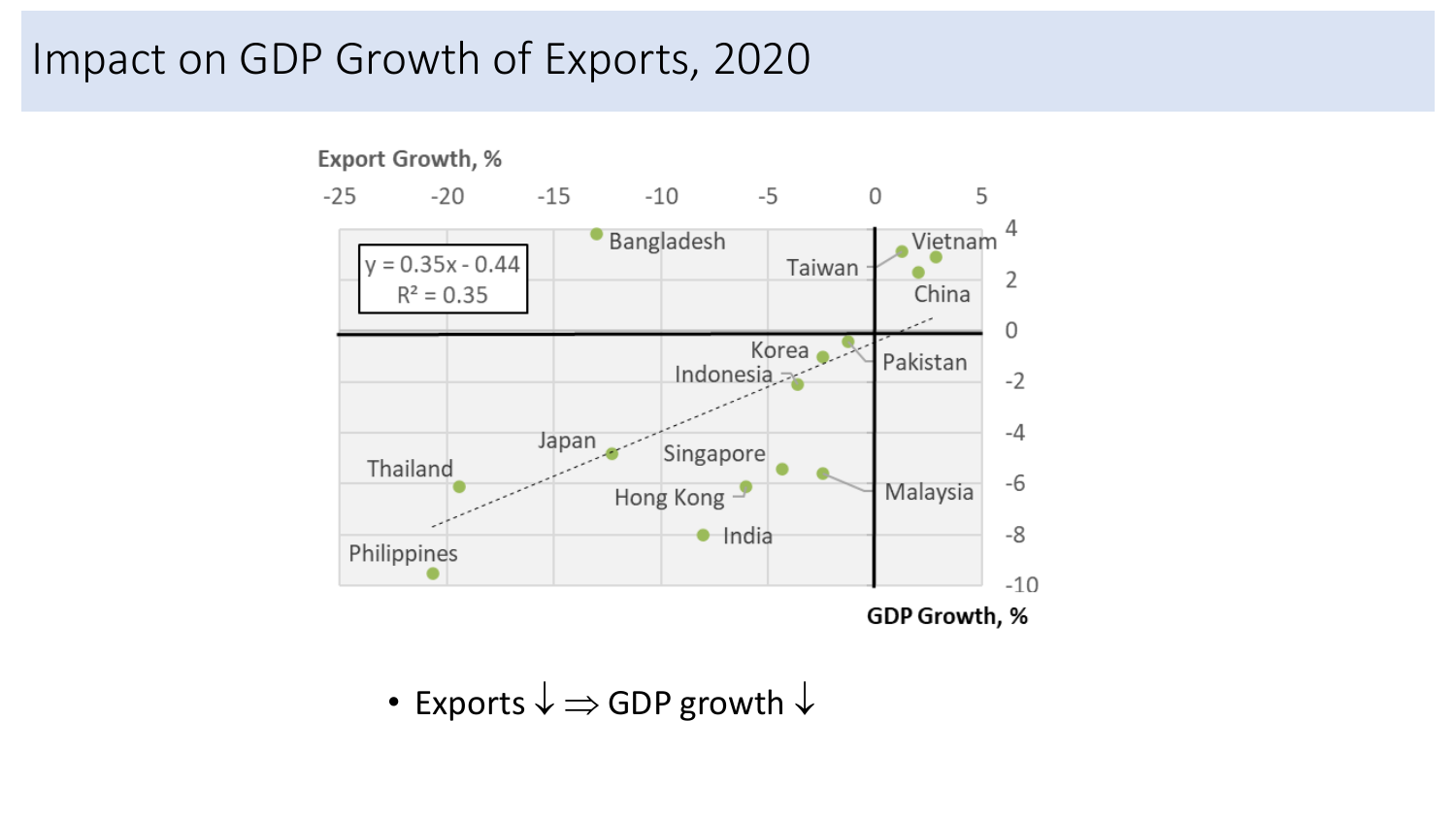# What happened in 2021?

- Connections lost between GDP growth & case numbers, mobility loss, and exports.
- Is this due to base effects? (contraction in 2020 makes a rebound in 2021 appear as fast growth)
- No, growth in 2021 is unrelated to growth in 2020.

• ... Policy enters in by 2021.

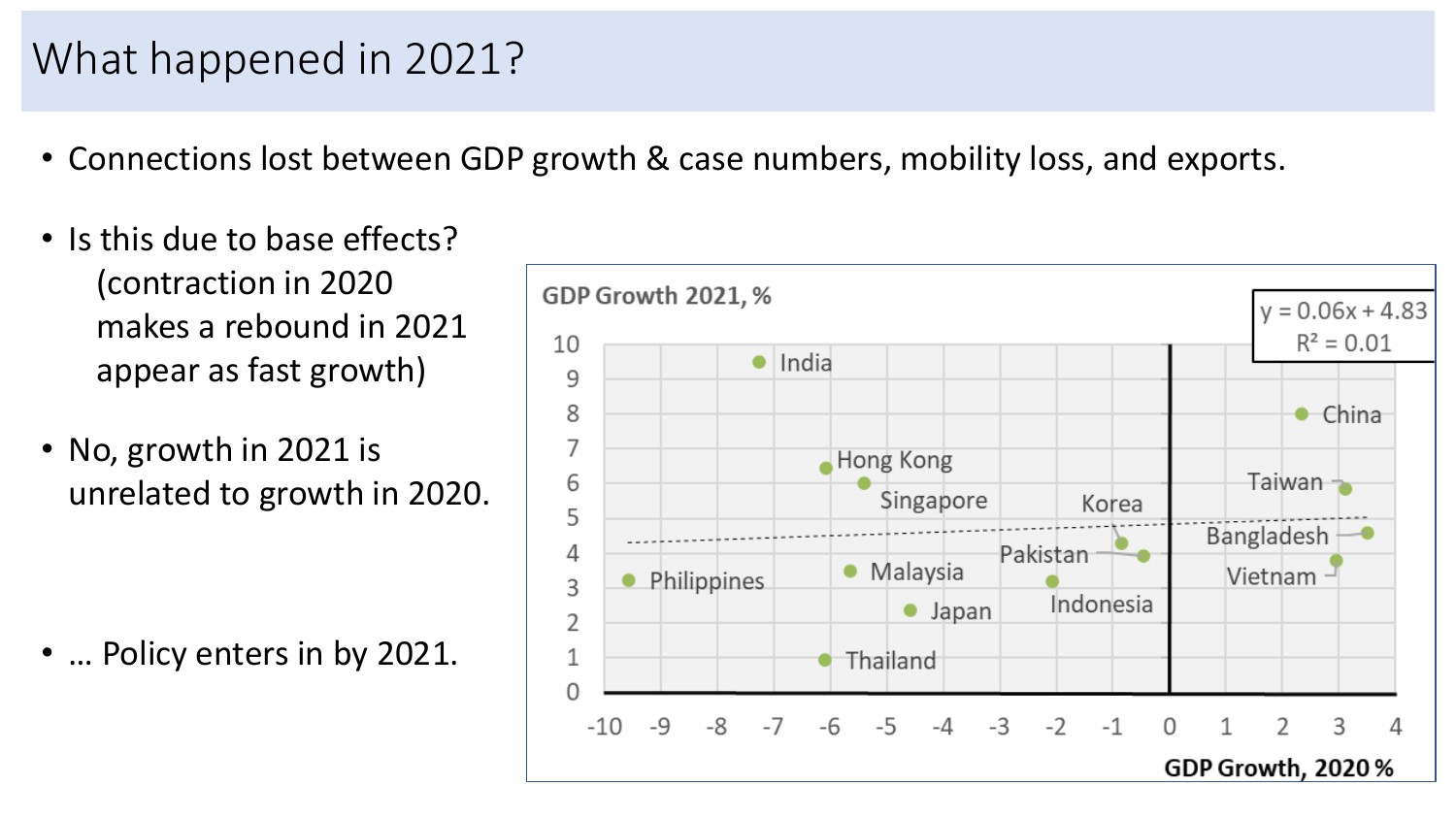# Public Revenue & Expenditure, 2020

- Revenue  $\downarrow$  ... except Pakistan
- Spending 1 ... except Vietnam
	- Singapore +78%
	- Hong Kong +34%
	- Japan +19%

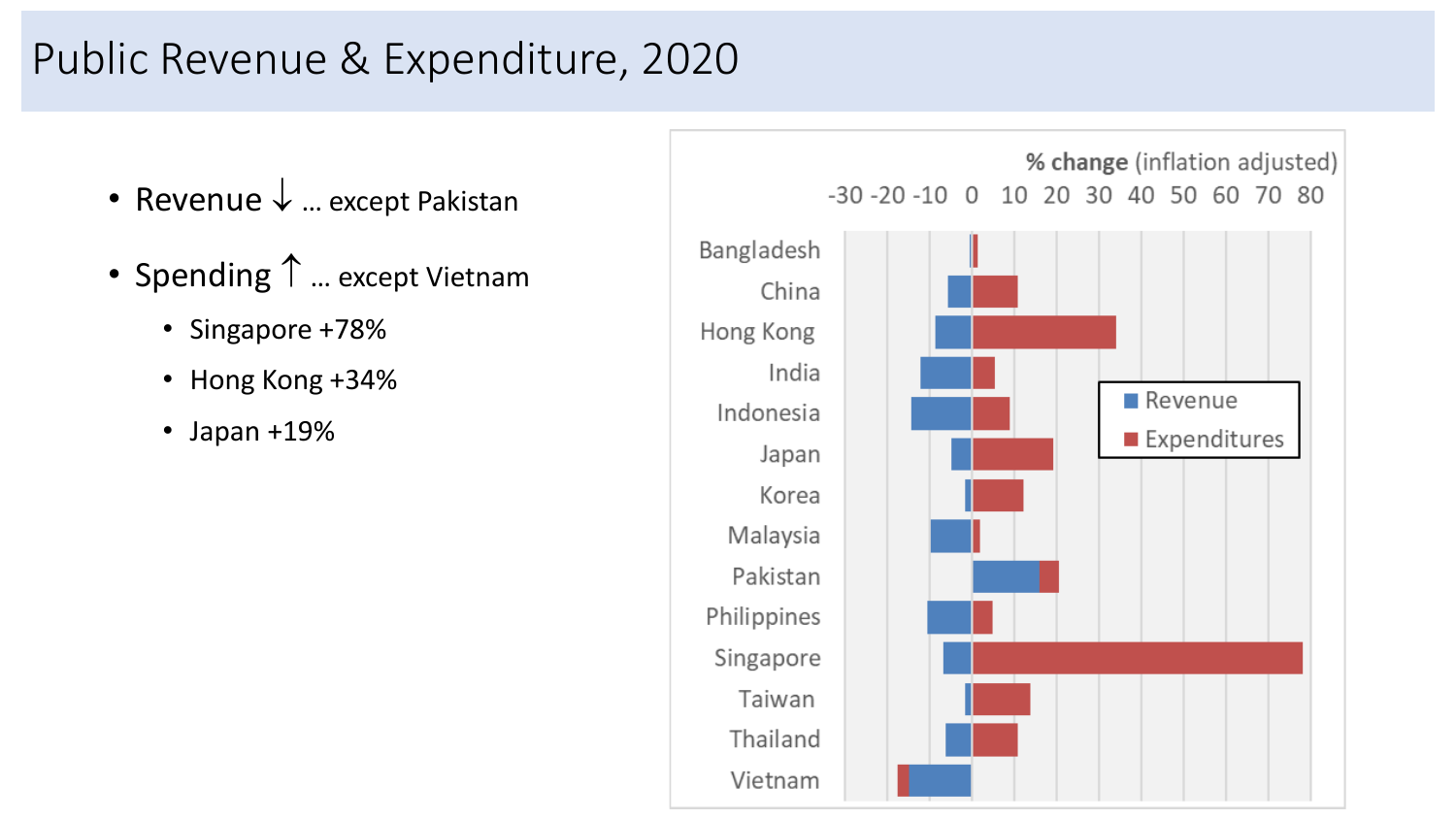### Central Bank Asset Growth, 2020

Central bank asset growth  $\uparrow$ 

- Philippines: buying government debt
- Bangladesh: buying remittance inflows

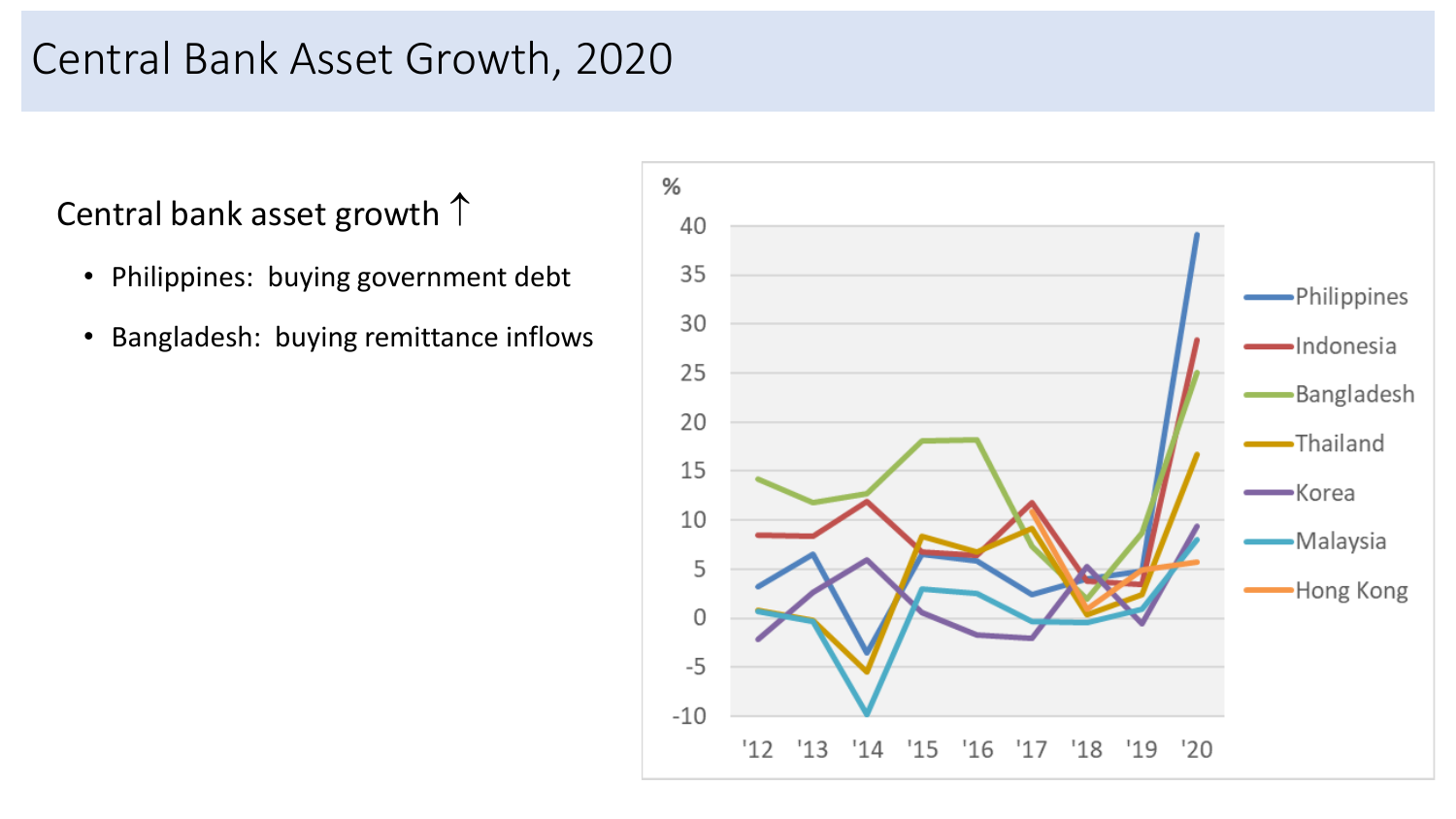#### FISCAL POLICY

Fiscal stimulus

 $\Rightarrow$  debt/GDP concerns

Fiscal space depends on Debt/GDP sustainability, which in turn depends on:

- r = real interest rate
- g = GDP growth rate
- d = debt/GDP

#### MONETARY POLICY

#### Monetary stimulus

- $\Rightarrow$  interest rate  $\downarrow$
- $\Rightarrow$  capital outflows
- $\Rightarrow$  currency value  $\downarrow$
- $\Rightarrow$  debt service difficulty

Monetary policy space depends on currency buoyancy as revealed by:

- exchange rate movement
- reserve item on balance of payments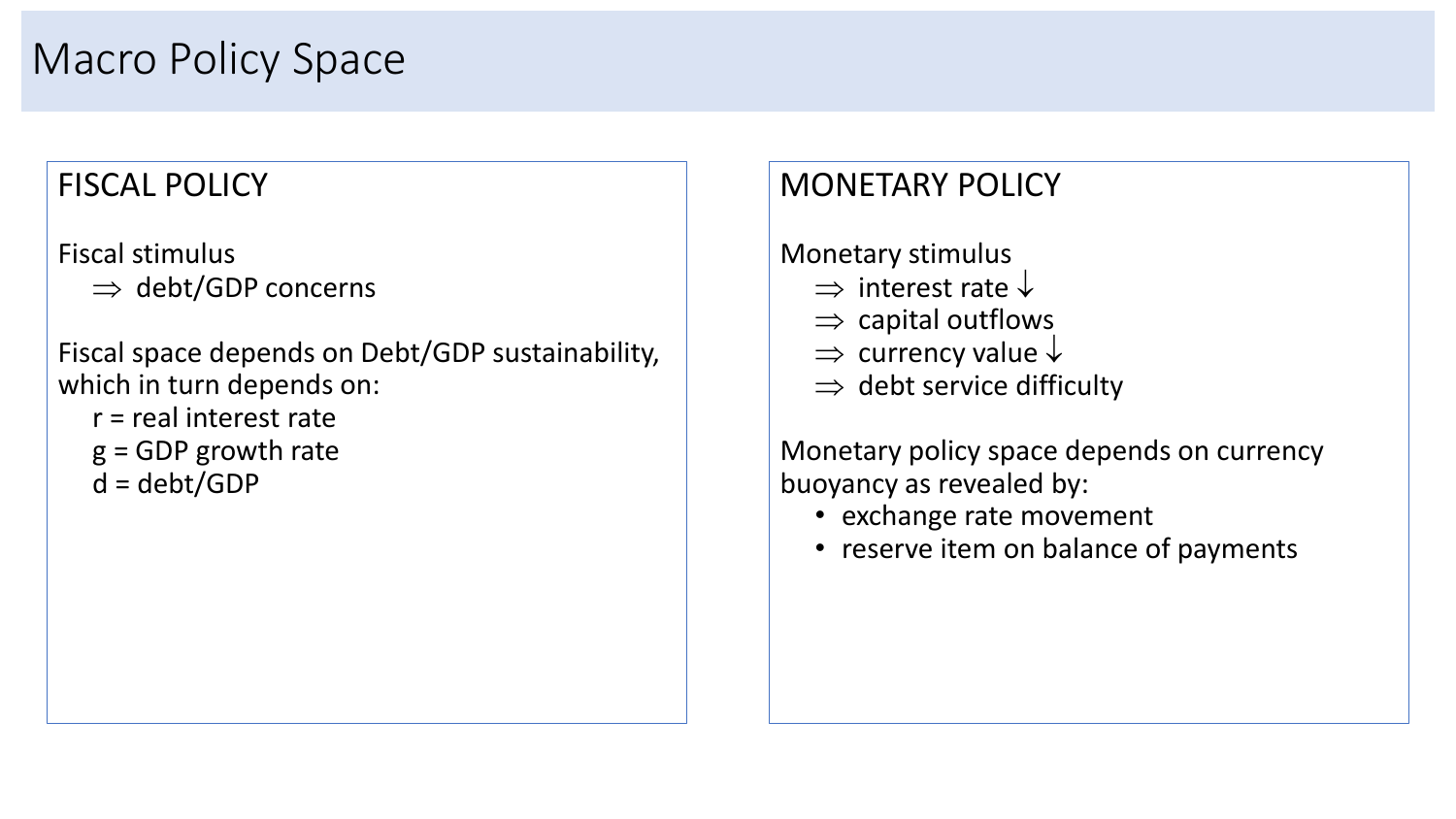## Fiscal Policy Space

|                   | <b>Interest Rate</b> |         | <b>GDP</b> | Debt/GDP | Primary Balance/GDP |         |           |           |
|-------------------|----------------------|---------|------------|----------|---------------------|---------|-----------|-----------|
|                   | Nominal              | Real    | Growth     |          |                     |         |           |           |
|                   |                      | (r)     | (g)        | (d)      | Sustainable         | Actual  | Projected |           |
|                   | 11/2021              | 2021-25 | 2021-25    | 2020     | $d(r-g)/(1+g)$      | 2020    | 2021      | 2022-2025 |
| <b>Bangladesh</b> | 7.6                  | 2.0     | 6.5        | 38.9     | $-1.7$              | $-5.5$  | $-5.9$    | $-5.6$    |
| China             | 2.9                  | 0.9     | 5.9        | 66.3     | $-3.1$              | $-11.2$ | $-7.5$    | $-5.9$    |
| Hong Kong         | 1.5                  | $-0.9$  | 3.7        | 1.0      | 0.0                 | $-9.2$  | $-3.7$    | $-1.3$    |
| India             | 6.3                  | 1.8     | 7.4        | 89.6     | $-4.7$              | $-12.8$ | $-11.3$   | $-8.7$    |
| Indonesia         | 6.3                  | 3.4     | 5.3        | 36.6     | $-0.6$              | $-5.9$  | $-6.1$    | $-3.3$    |
| Japan             | 0.1                  | $-0.7$  | 1.7        | 254.1    | $-5.8$              | $-10.3$ | $-9.0$    | $-2.5$    |
| <b>Korea</b>      | 2.4                  | 0.5     | 3.1        | 47.9     | $-1.2$              | $-2.2$  | $-2.9$    | $-2.3$    |
| Malaysia          | 3.6                  | 1.5     | 5.1        | 67.4     | $-2.3$              | $-5.2$  | $-5.9$    | $-4.1$    |
| Pakistan          | 11.1                 | 3.2     | 4.5        | 87.6     | $-1.1$              | $-8.0$  | $-7.1$    | $-4.6$    |
| Philippines       | 5.1                  | 2.1     | 5.9        | 51.7     | $-1.9$              | $-5.7$  | $-7.6$    | $-4.5$    |
| Singapore         | 1.8                  | 0.3     | 3.4        | 154.9    | $-4.7$              | $-8.9$  | $-0.2$    | 2.0       |
| Taiwan            | 0.6                  | $-0.9$  | 3.2        | 32.7     | $-1.3$              | $-2.9$  | 0.3       | 2.0       |
| <b>Thailand</b>   | 1.9                  | 0.6     | 3.3        | 49.6     | $-1.3$              | $-4.7$  | $-6.9$    | $-3.4$    |
| Vietnam           | 1.9                  | $-1.5$  | 6.3        | 46.3     | $-3.4$              | $-3.9$  | $-4.7$    | $-4.3$    |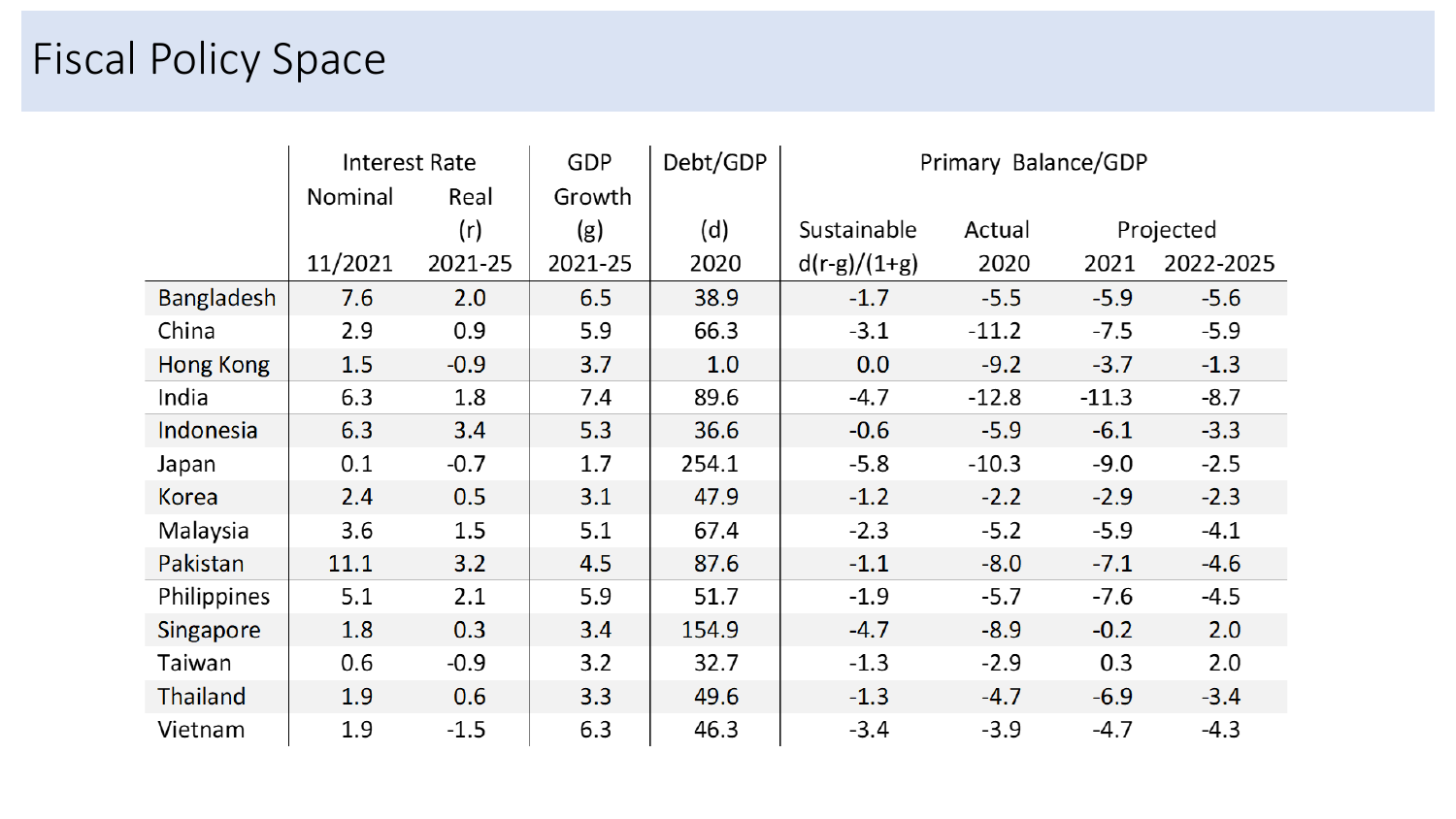## Monetary Policy Space, 2020

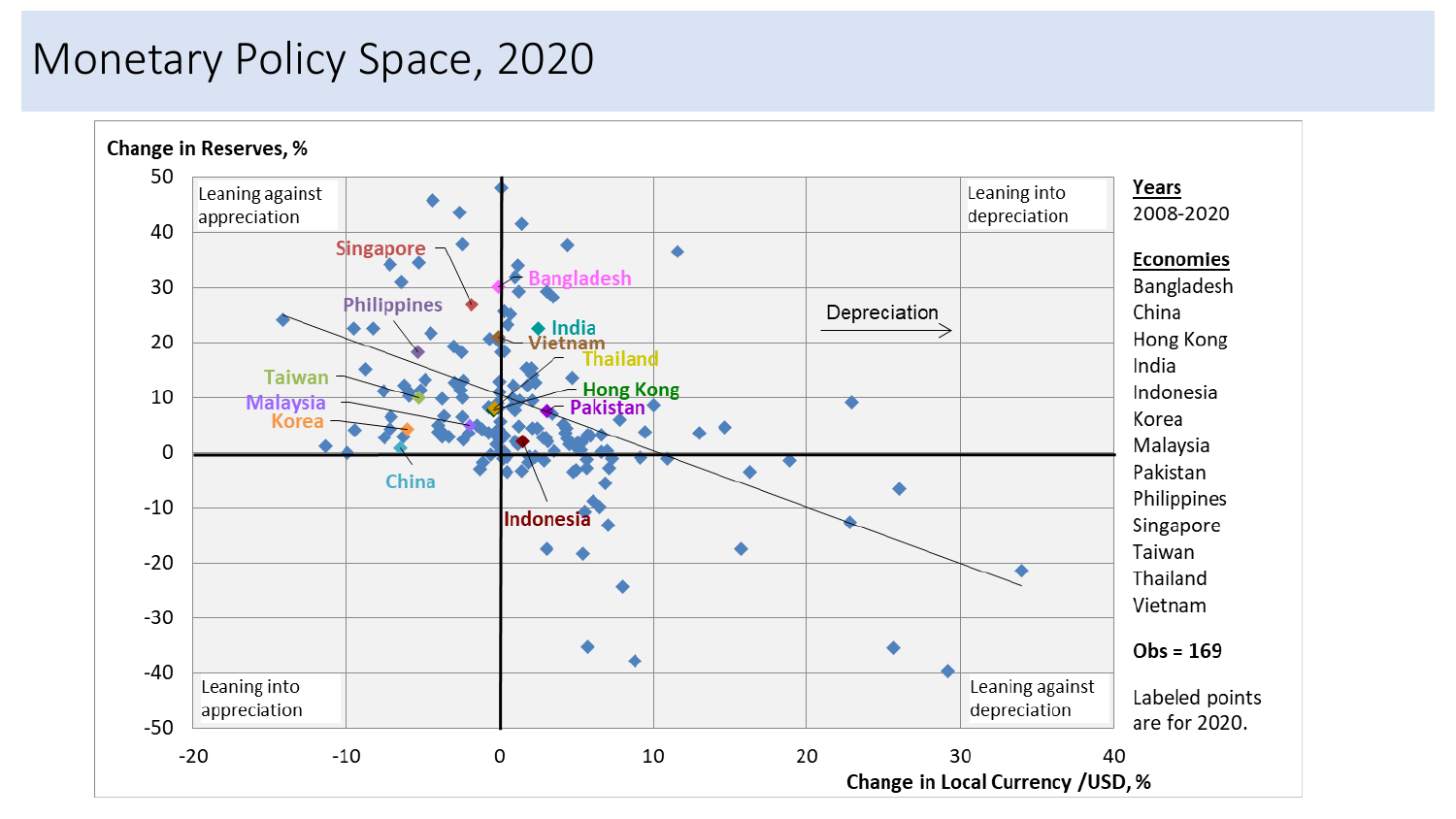### Monetary Policy Space, 2021